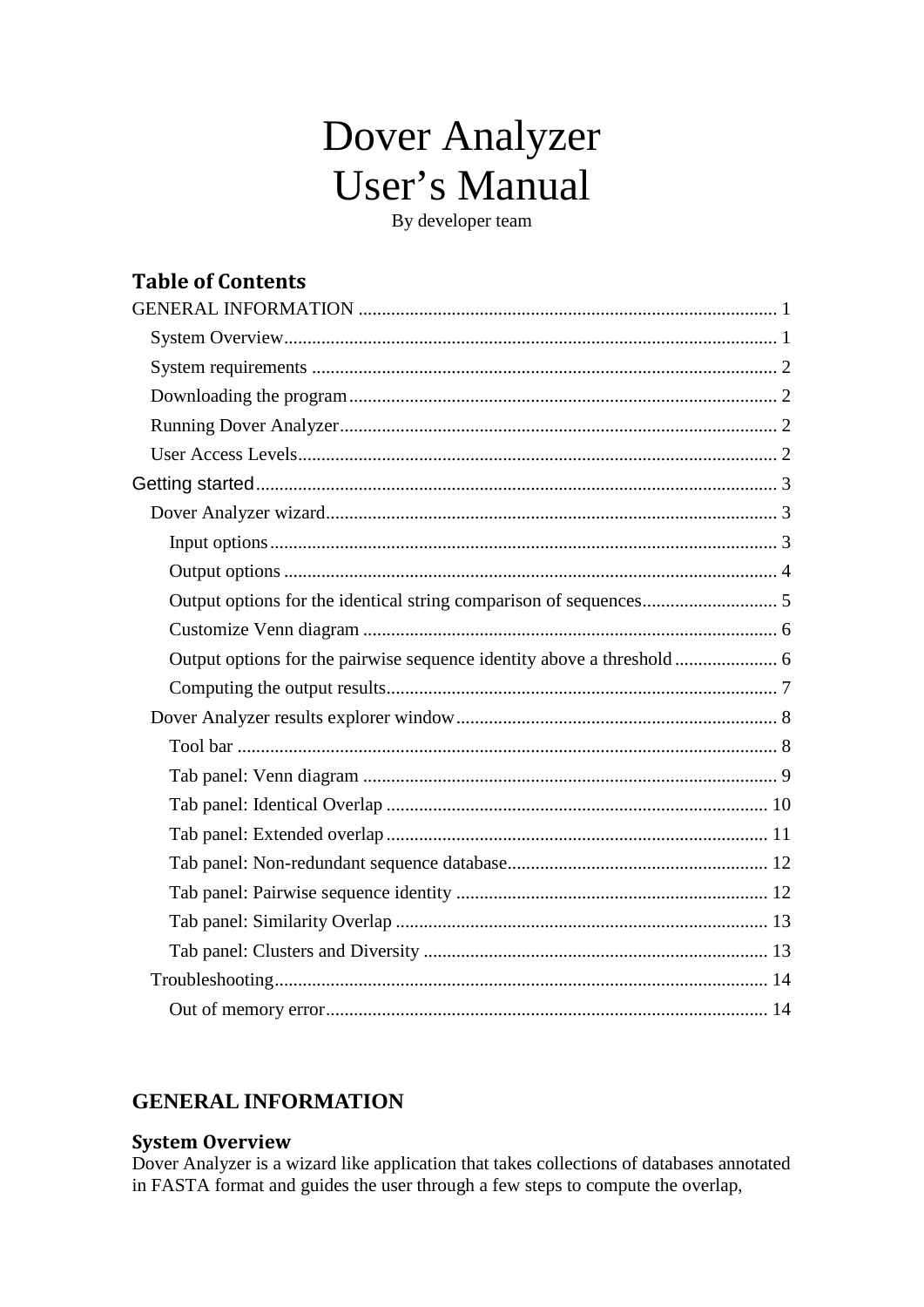diversity and non-redundant sets of peptide sequences. It is implemented in Java to achieve platform independence and has been designed initially to analyze the publicly available antimicrobial peptide databases. However, additional analysis can be done by simply adding new databases or replacing the existing ones.

### <span id="page-1-0"></span>**System requirements**

- Hardware
	- Memory (RAM): 4 GB or above.
	- Processors: We recommend a multi-core processor due to the fact that the software has been implemented to enable parallel processing of computationally intensive tasks.
	- Hard Disk: a minimum of 130 MB of free space is required for the output files with the computed results.
- Software
	- Java(TM) 7 Runtime Environment or superior version on the target system.

### <span id="page-1-1"></span>**Downloading the program**

Dover Analyzer is available for download at [http://mobiosd-hub.com/doverAnalyzer.](http://mobiosd-hub.com/doverAnalyzer) It is provided as one zip file and all that is to be done is to download and unzip this file into a directory (<destiny-directory>) located in the computer where the users intends to run the program.

### <span id="page-1-2"></span>**Running Dover Analyzer**

Dover Analyzer must be run from a command line to allocate more memory than the default. The amount of demanded memory depends on the size of loaded data to be processed. Once the command window has been opened, the command may be executed as follows:

cd <destiny-directory> java –Xmx4G -jar DoverAnalyzer.jar

First, you have to switch to the directory <destiny-directory> where the program Dover Analyzer.jar is located, by using the change directory (cd) command. Once in the  $\le$  destiny-directory $>$ , the user may run the java program by passing some arguments, after a hyphen (-), to the java virtual machine. The first option Xmx4G allows the use of 4GB of RAM as the maximum allowable memory. This amount of memory should be increased when an out of memory error is thrown upon adding more databases for analysis. The second option *jar* is to specify the program to run. There must be a blank character between the option named *jar* and its value DoverAnalyzer.jar.

Windows users can start the program with 4 GB of main memory assigned by double clicking on the Run-4GB.bat file. In the same way GNU Linux users may run the Run-4GB.sh file. These files are inside the downloadable zip archive.

### <span id="page-1-3"></span>**User Access Levels**

Dover Analyzer program is free of charge and can be used by everyone. The source code is available upon request to the authors.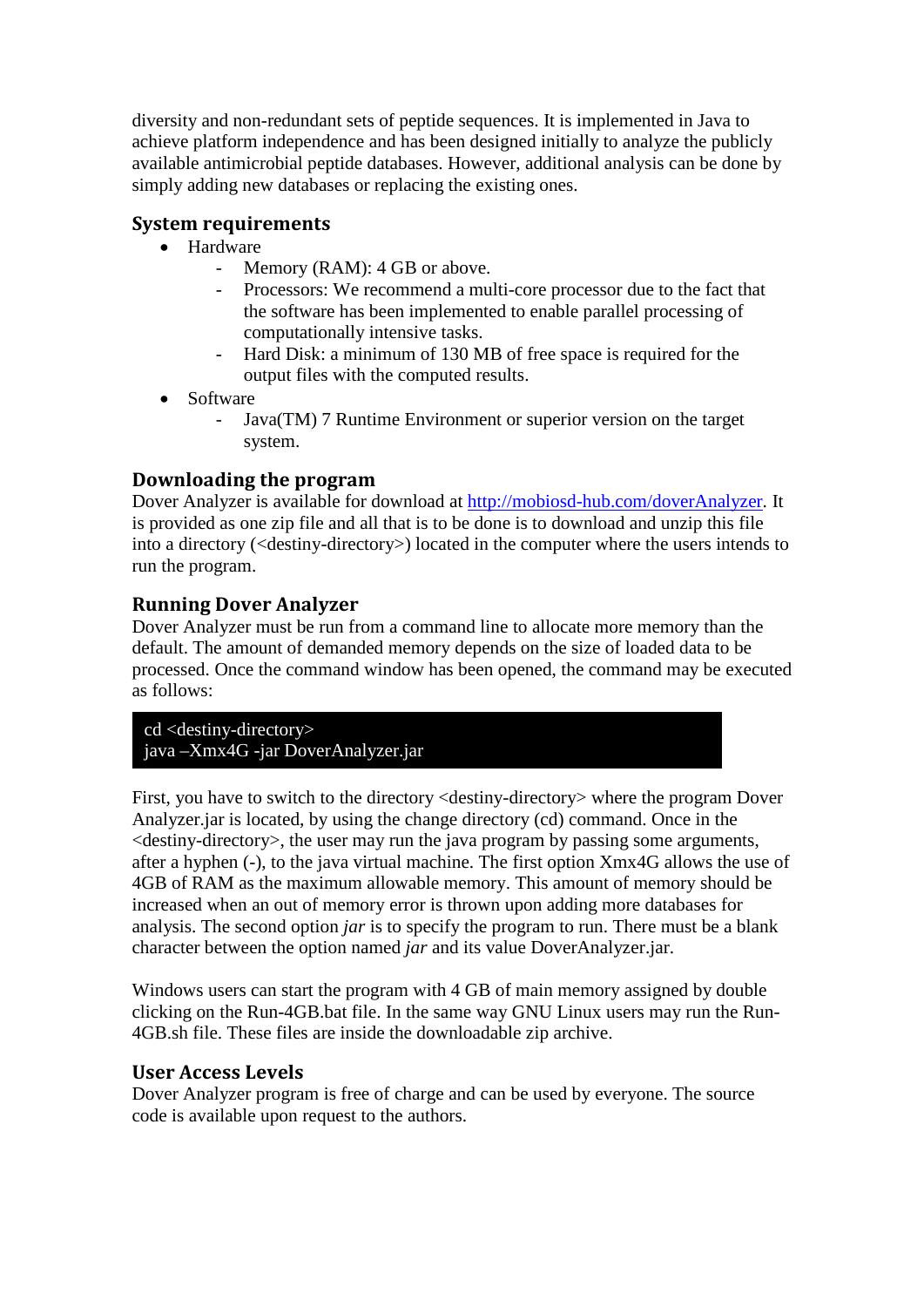# <span id="page-2-0"></span>**Getting started**

This section explains how to use the Dover Analyzer program through the wizard and the results explorer window of the application. When the program is run, a loading splash screen is shown while the databases are being loaded. Once the application is ready; the user is prompted to start the analysis from scratch or using previously computed results. The analysis from scratch initializes the wizard while the other option for analysis displays a file chooser to select the directory whose content are the computed results. If the selected directory contains some computed results then the result explorer window will be displayed.



### <span id="page-2-1"></span>**Dover Analyzer wizard**

The Dover Analyzer wizard is visible if the "Start analysis from scratch" option is selected. A wizard page is comprised of 1) the title "Dover Analyzer: Step <no. of step> of <total of steps>" in the windows title bar, 2) a description text of the step in bold font, 3) the content area of the page between two separator lines to capture the user requirements and 4) the footer navigation. The footer navigation is static while the other parts of the page vary depending on the step. The "<Prev" button goes back and the "Next>" button will take the user to the next page if the content items on the current page are valid. The "Finish" button is available in the last step after the computations are made and the "Close" button is always available to close the wizard application. The following subsections show the wizard pages and what may be done, step-by-step.

### <span id="page-2-2"></span>**Input options**

In the first step the user may select or deselect the databases to analyze. These databases are embedded into the application but in addition one may add the entire set, which is comprised of all entries of the selected databases, or a new database from a FASTA file. The additional databases are used only for the current analysis. If one wishes to include a new database permanently, this has to be done manually by adding the FASTA file into the "db" folder located in the same <destiny-directory> where the DoverAnalyzer.jar file is. Note that the name of the FASTA file corresponds with the name of the database in the "db" directory.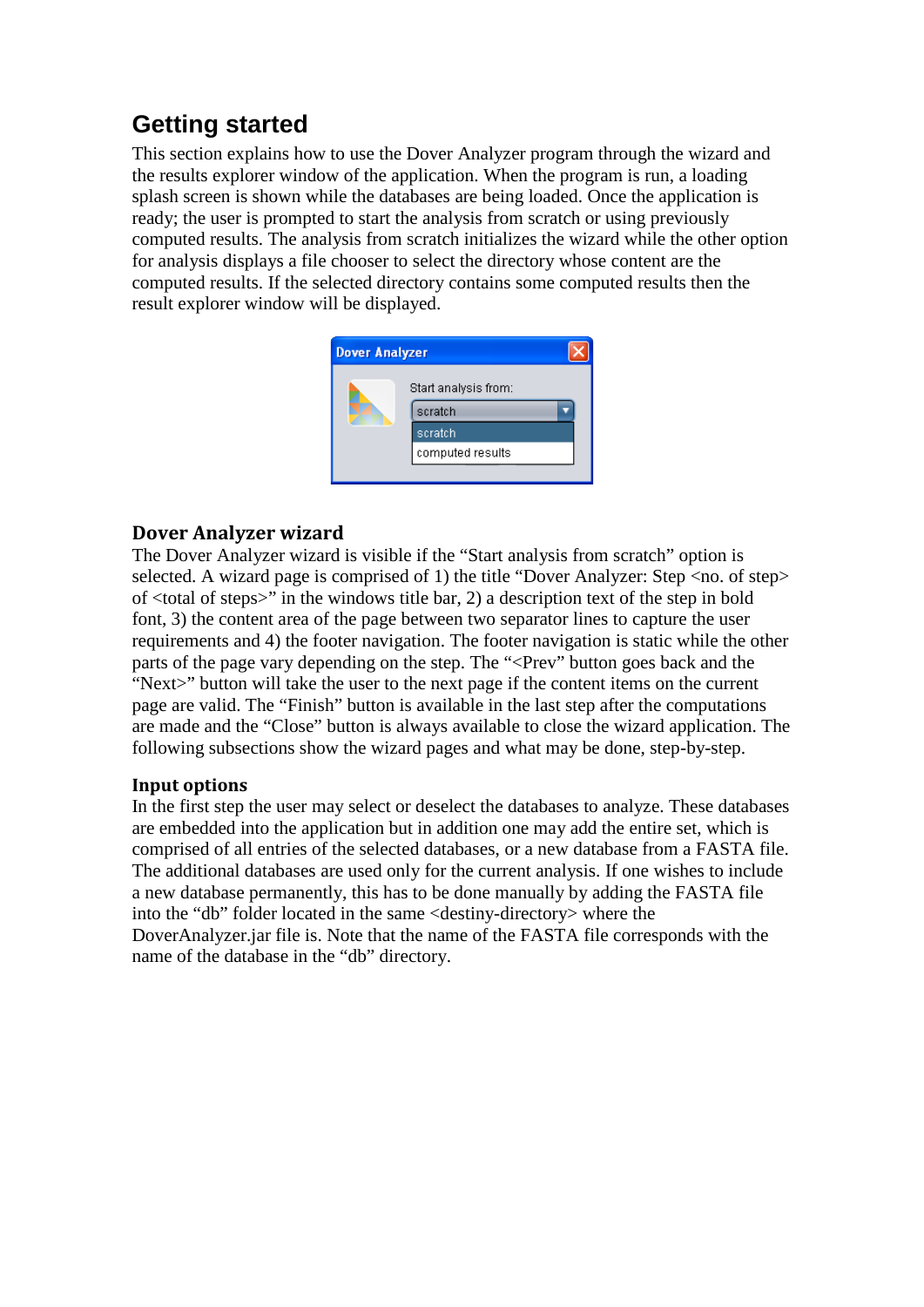| <b>Adding new database</b><br>0           |                         |
|-------------------------------------------|-------------------------|
| The overall dataset of selected databases |                         |
| ◯ From FASTA file:                        | Browse                  |
| Name:                                     | Add                     |
| <b>Databases</b>                          | 3                       |
| Selected:                                 | Unselected:             |
| AMPer                                     | $\geq$                  |
| AMSDb                                     |                         |
| <b>APD</b>                                | >                       |
| Bactibase                                 |                         |
| Bagel_I                                   | $\leq$                  |
| Bagel_II                                  | $<\,<$                  |
| Bagel_III                                 |                         |
| CAMP_Patent                               |                         |
| CAMP_Structure                            |                         |
| CAMP_Validated                            |                         |
| <b>DADP</b>                               | $\overline{\mathbf{v}}$ |

- 1. Windows Title: "Dover Analyzer: Step <no. of step> of <total of steps>".
- 2. A description text of the step.
- 3. The content area of the page between two separator lines.
- 4. The footer navigation.

### <span id="page-3-0"></span>**Output options**

In the second step the user specifies an output directory and a criterion of comparison. There are two criteria to compare the entries in databases: 1) Identical string comparison of sequences or 2) Pairwise sequence identity above a given threshold. If the second option is chosen, then configurations may be carried out to set the sequence alignment type, the scoring matrix and the pairwise sequence identity definition.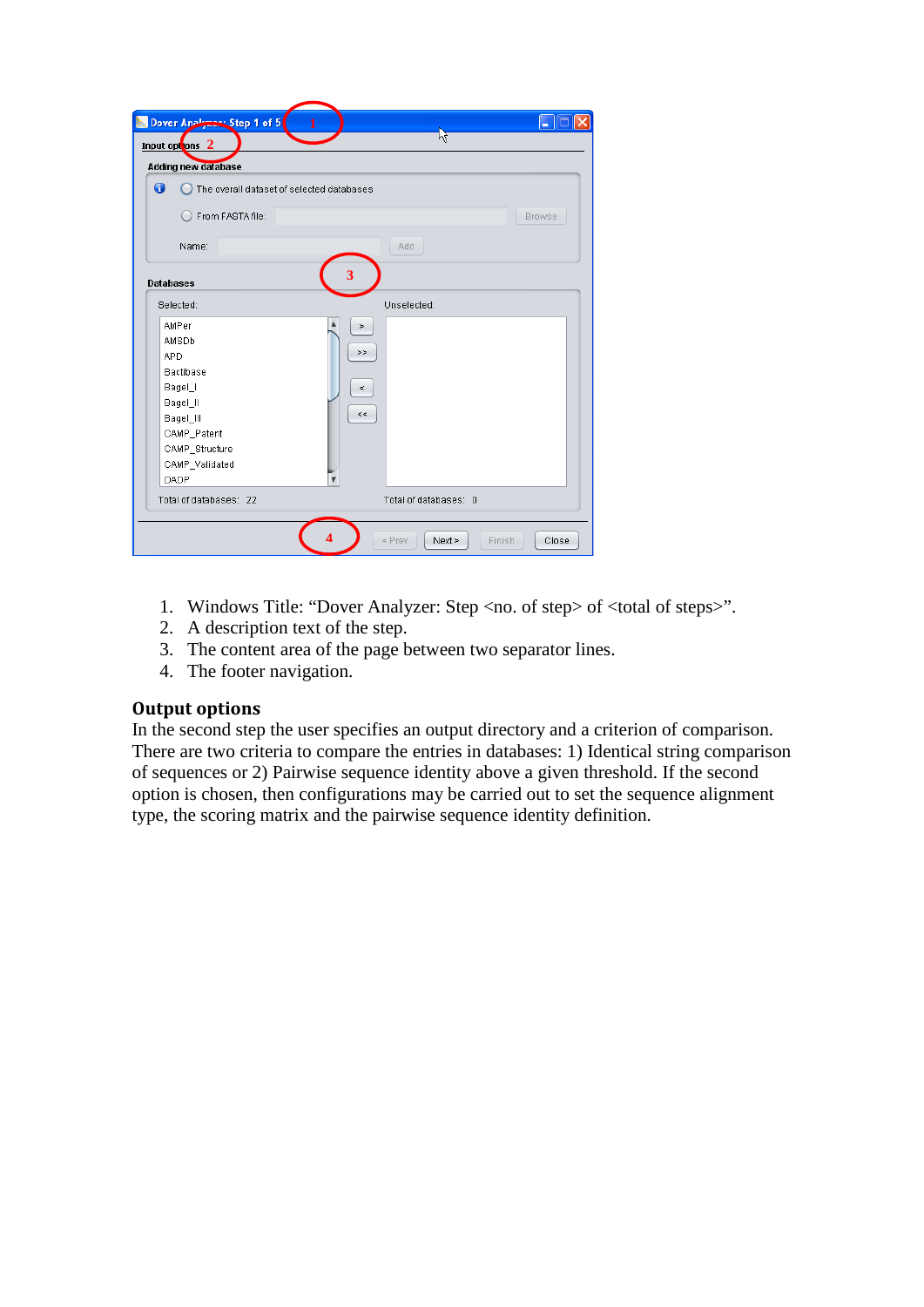| Dover Analyzer: Step 2 of 5              |                                              |        |
|------------------------------------------|----------------------------------------------|--------|
| <b>Output options</b>                    |                                              |        |
| Output directory:                        |                                              | Browse |
| Analysis by:                             |                                              |        |
| Identical string comparison of sequences |                                              |        |
|                                          | Pairwise sequence identity above a threshold |        |
|                                          |                                              |        |
| Alignment type:                          | Needleman-Wunsch<br>$\overline{\mathbf{v}}$  |        |
| Substitution matrix:                     | Blosum 62 by Henikoff & Henikoff<br>▼        |        |
| Sequence identity:                       | Identities / Columns<br>▼                    |        |
|                                          |                                              |        |
|                                          |                                              |        |
|                                          |                                              |        |
|                                          |                                              |        |
|                                          |                                              |        |
|                                          |                                              |        |
|                                          |                                              |        |
|                                          |                                              |        |
|                                          |                                              |        |
|                                          | Next ><br>Finish<br>< Prev                   | Close  |

### <span id="page-4-0"></span>**Output options for the identical string comparison of sequences**

If the "Identical string comparison of sequences" was selected in the step 2, then the wizard page in the step 3 displays the output options for this criterion. With this type of comparison, the analysis for non-duplicate sequences, Venn diagram, identical or extended overlap and data sets without duplication of sequences could be computed. The identical overlap illustrates the sequences shared between two data sets while the extended overlap shows the sequences stored exclusively in a given number of databases.

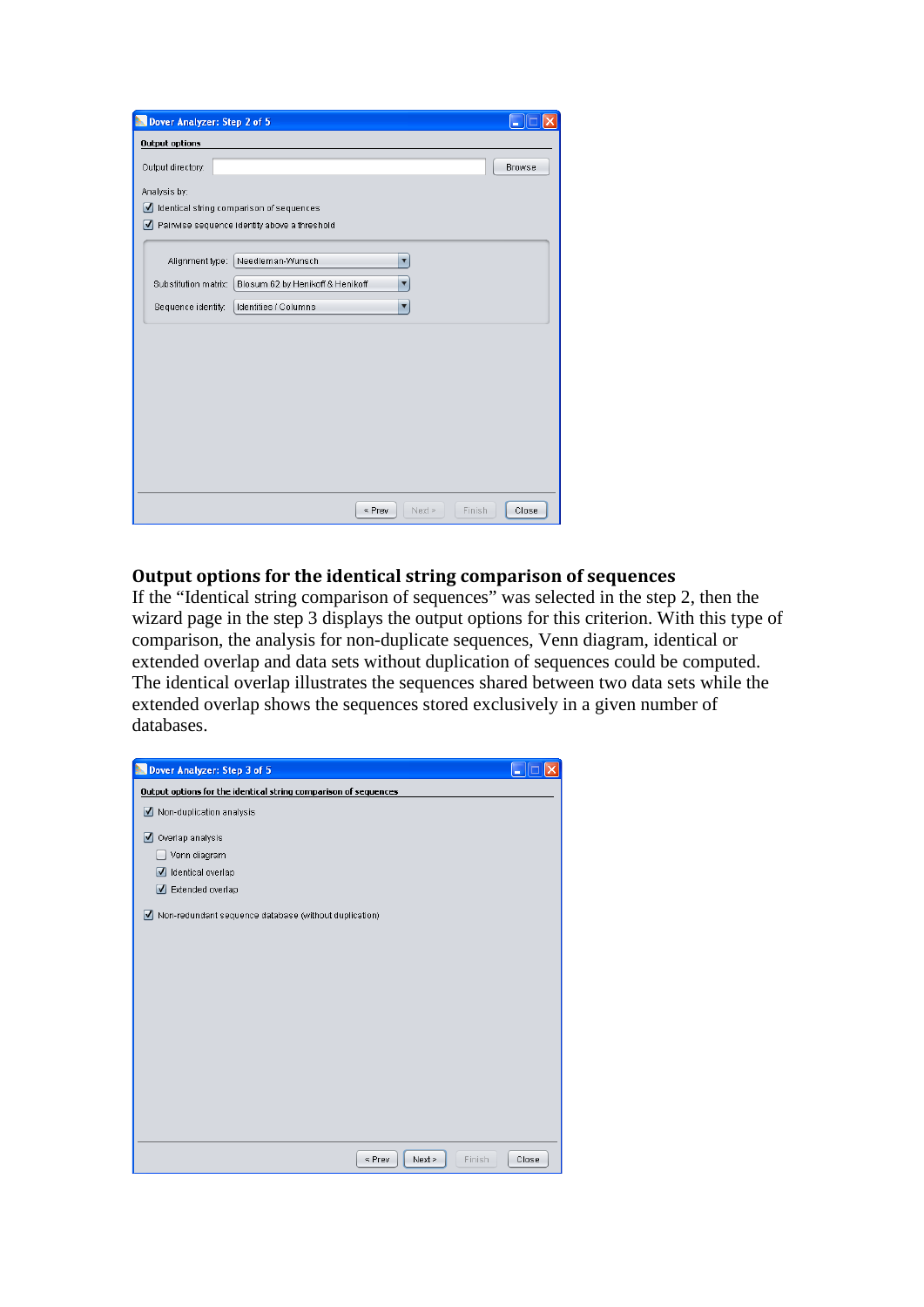### <span id="page-5-0"></span>**Customize Venn diagram**

If the "Venn diagram" option was selected in the previous step, then this diagram may be customized in the following wizard page. Clicking the Add or Del button allows the user to specify the databases for the different sets. The label for each set may be modified as well.



### <span id="page-5-1"></span>**Output options for the pairwise sequence identity above a threshold**

If the "Pairwise sequence identity above a threshold" was selected in the step 2, then the wizard page in this step displays the output options for this criterion. Within this criterion, the analysis for the frequency of pairwise sequence identity, similarity overlap, diversity ratio and non-redundant sequence database could be computed. Note that the identity threshold may be configured to change from a low to a high value, using a given step size.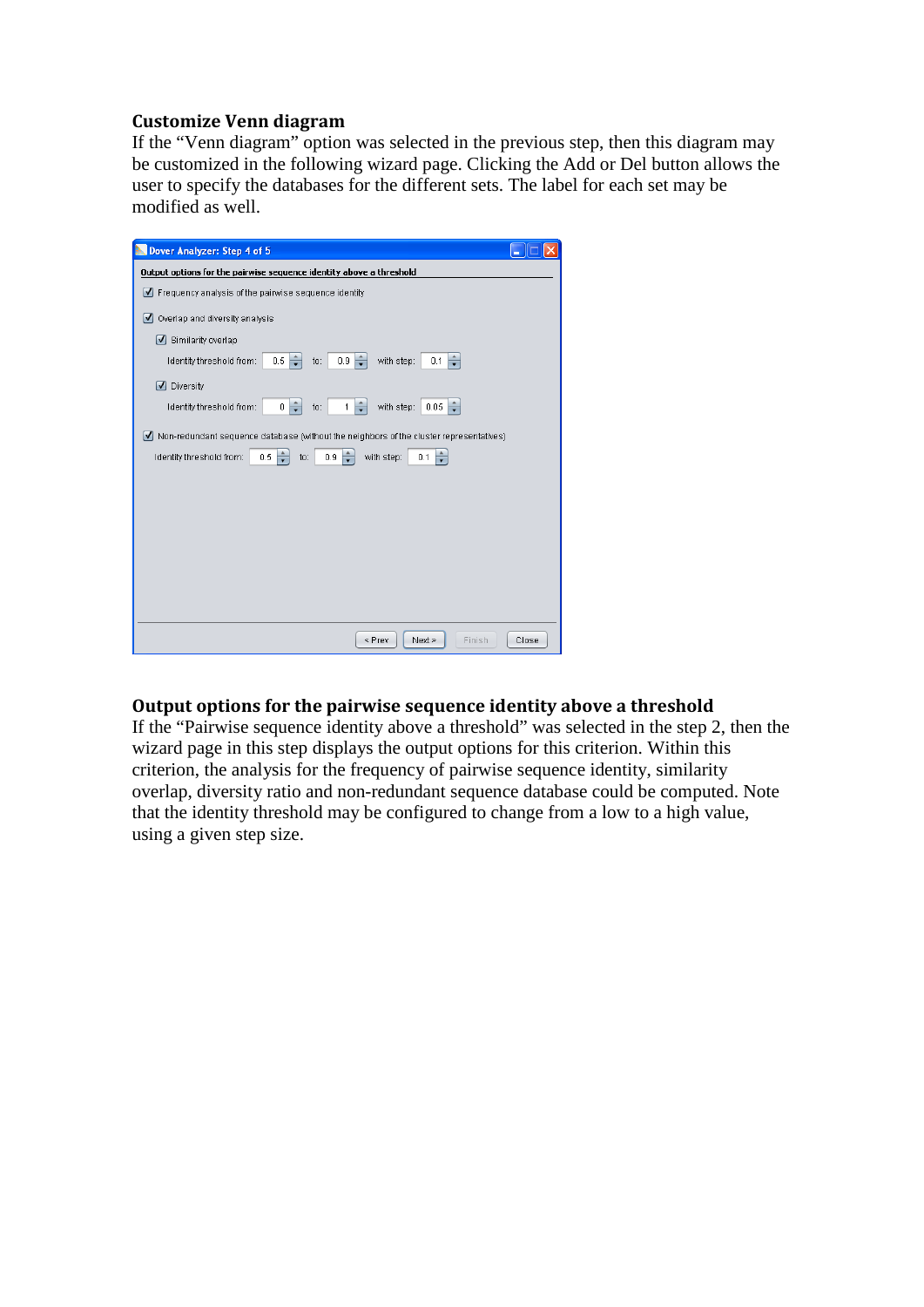| Dover Analyzer: Step 5 of 6                                                                                                                                                                          |
|------------------------------------------------------------------------------------------------------------------------------------------------------------------------------------------------------|
| Output options for the pairwise sequence identity above a threshold                                                                                                                                  |
| Frequency analysis of the pairwise sequence identity                                                                                                                                                 |
| Overlap and diversity analysis<br>$\mathbf{v}$                                                                                                                                                       |
| Similarity overlap                                                                                                                                                                                   |
| $0.5$ $\frac{1}{2}$<br>÷<br>÷<br>0.9 <sub>1</sub><br>with step:<br>Identity threshold from:<br>0.1<br>to:                                                                                            |
| ■ Diversity                                                                                                                                                                                          |
| $0 \frac{1}{r}$<br>$1 \frac{1}{x}$<br>÷<br>with step:<br>Identity threshold from:<br>0.05<br>to:                                                                                                     |
| Non-redundant sequence database (without the neighbors of the cluster representatives)<br>$\sqrt{ }$<br>$0.9$ $\rightarrow$<br>÷<br>÷<br>Identity threshold from:<br>with step:<br>0.5<br>0.1<br>to: |
| Close<br>< Prev<br>Next ><br>Finish                                                                                                                                                                  |

# <span id="page-6-0"></span>**Computing the output results**

Finally, the "Start" button will compute the results according to the specifications in previous steps. The logging info area will display messages about the running process and the progress bar indicates the percentage of task completion. When the task is completed the Finish button is activated and the user may click on it to open the result explorer window or close the application.

|               | Dover Analyzer: Step 6 of 6     |        |        |        | H     |
|---------------|---------------------------------|--------|--------|--------|-------|
|               | <b>Computing output results</b> |        |        |        |       |
|               | Progress:                       |        |        |        |       |
| Start         |                                 | 0%     |        |        |       |
| Logging info: |                                 |        |        |        |       |
|               |                                 |        |        |        |       |
|               |                                 |        |        |        |       |
|               |                                 |        |        |        |       |
|               |                                 |        |        |        |       |
|               |                                 |        |        |        |       |
|               |                                 |        |        |        |       |
|               |                                 |        |        |        |       |
|               |                                 |        |        |        |       |
|               |                                 |        |        |        |       |
|               |                                 |        |        |        |       |
|               |                                 |        |        |        |       |
|               |                                 |        |        |        |       |
|               |                                 |        |        |        |       |
|               |                                 |        |        |        |       |
|               |                                 |        |        |        |       |
|               |                                 |        |        |        |       |
|               |                                 | < Prev | Next > | Finish | Close |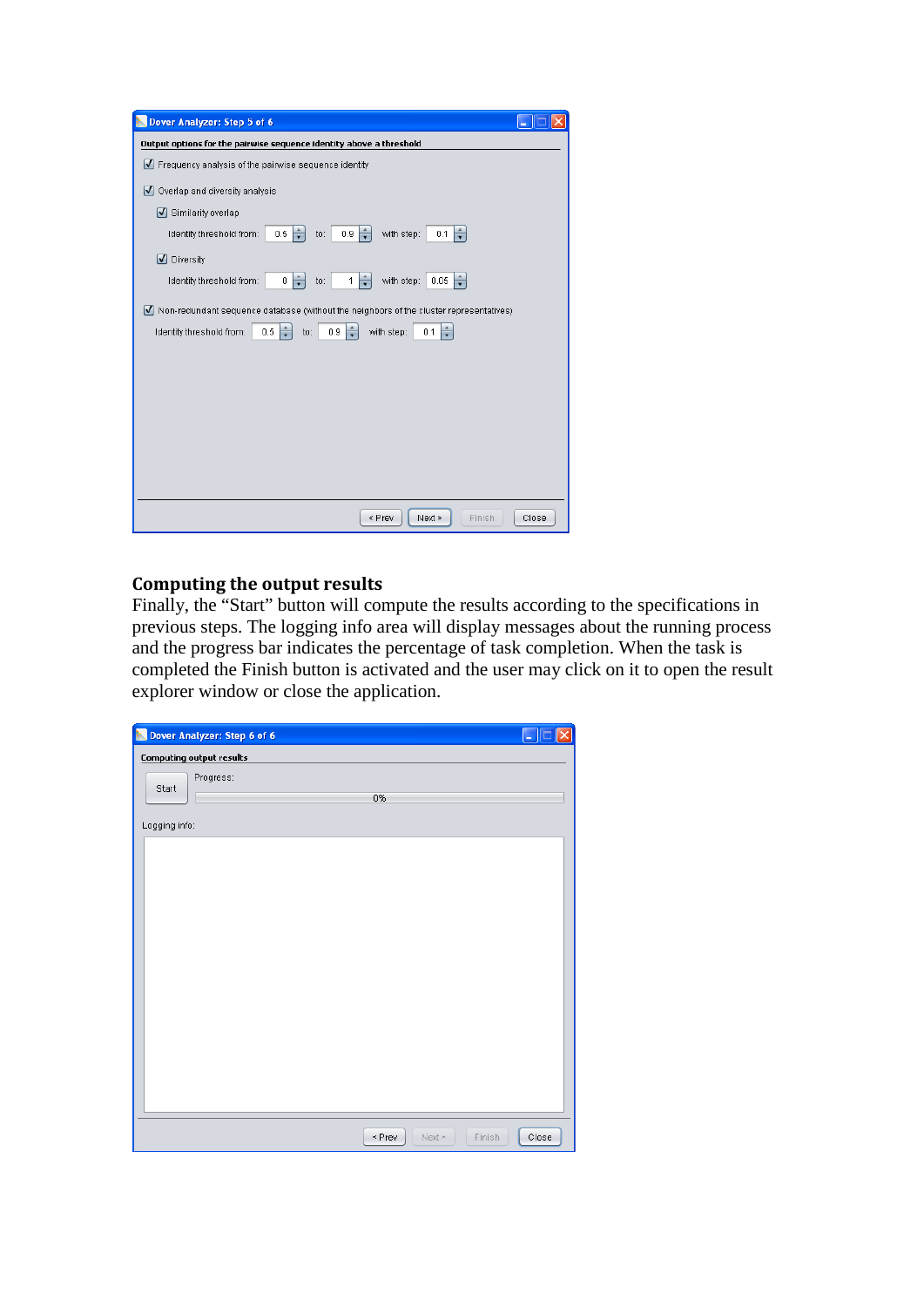### <span id="page-7-0"></span>**Dover Analyzer results explorer window**

The result explorer window may be opened either from the initial dialog box by selecting "Start analysis from computed results" or via the "Finish" button of the last step of the wizard. This window is comprised of 1) the title, which is of the form "Dover Analyzer – Result Explorer ( $\leq$ path of the folder $>$ )" to visualize the path of the folder that contains the computed results, 2) the tool bar and 3) the tab panel where the data and chart are shown.

|                                 |                         | Dover Analyzer - Result Explorer (D:\DoverAnalyzer\out) |         |                      |  |   |
|---------------------------------|-------------------------|---------------------------------------------------------|---------|----------------------|--|---|
| Computed results: Non-duplicate |                         |                                                         | ▼       | New Open Bave as csv |  | 2 |
|                                 |                         |                                                         |         |                      |  |   |
| Data<br>Chart                   | $\overline{\mathbf{3}}$ |                                                         |         |                      |  |   |
| 0                               |                         |                                                         |         |                      |  |   |
| Database                        | Total                   | Non-duplicate                                           | Percent |                      |  |   |
| Amper                           | 988                     | 948                                                     | 95.95   |                      |  |   |
| AMSDb                           | 893                     | 858                                                     | 96.08   |                      |  |   |
| <b>APD</b>                      | 2329                    | 2291                                                    | 98.37   |                      |  |   |
| Bactibase                       | 220                     | 207                                                     | 94.09   |                      |  |   |
| Bagel_I                         | 158                     | 154                                                     | 97.47   |                      |  |   |
| Bagel II                        | 228                     | 217                                                     | 95.18   |                      |  |   |
| Bagel III                       | 93                      | 71                                                      | 76.34   |                      |  |   |
| CAMP_Pa                         | 1716                    | 1675                                                    | 97.61   |                      |  |   |
| CAMP_Str                        | 682                     | 496                                                     | 72.73   |                      |  |   |
| CAMP_Va                         | 2602                    | 2498                                                    | 96.00   |                      |  |   |
| <b>DADP</b>                     | 2571                    | 2460                                                    | 95.68   |                      |  |   |
| <b>DAMPD</b>                    | 1232                    | 1199                                                    | 97.32   |                      |  |   |
| Defensins                       | 536                     | 507                                                     | 94.59   |                      |  |   |
| <b>HIPdb</b>                    | 981                     | 887                                                     | 90.42   |                      |  |   |
| LAMP Ex                         | 3191                    | 3190                                                    | 99.97   |                      |  |   |
| LAMP_Pat                        | 1491                    | 1491                                                    | 100.00  |                      |  |   |
| PenBase                         | 28                      | 28                                                      | 100.00  |                      |  |   |
| Peptaibol                       | 316                     | 198                                                     | 62.66   |                      |  |   |
| PhytAMP                         | 273                     | 272                                                     | 99.63   |                      |  |   |
| <b>RAPD</b>                     | 179                     | 122                                                     | 68.16   |                      |  |   |
| LiniDroti/h                     | 2747                    | 2611                                                    | 08.10   |                      |  |   |

- 1. Title: "Dover Analyzer Result Explorer (<path\_of\_the\_folder>)"
- 2. Tool bar
- 3. Tab panel

### <span id="page-7-1"></span>**Tool bar**

A tool bar shows from left to right the options to explore the computed results and the buttons to display the wizard for new computations, open another folder with computed results and save data as comma separated values (CSV) file or chart as PNG file.

| Computed results:   Diversity ratio |  |  | $\blacktriangleright$ $\blacktriangleright$ New $\bigcirc$ Open $\blacktriangleright$ Save as png |  |
|-------------------------------------|--|--|---------------------------------------------------------------------------------------------------|--|
|-------------------------------------|--|--|---------------------------------------------------------------------------------------------------|--|

For each computed result selected in the toolbar, the main content area of the window will change to present, in most cases, a tab-panel with two tabs: Data and Chart.

### **Tab panel: Non-duplicate**

The Data tab displays the number and percentage of non-duplicate sequences for each database. Also the non-duplicate sequences for a particular database can be exported by right clicking on a cell of the Non-duplicate column.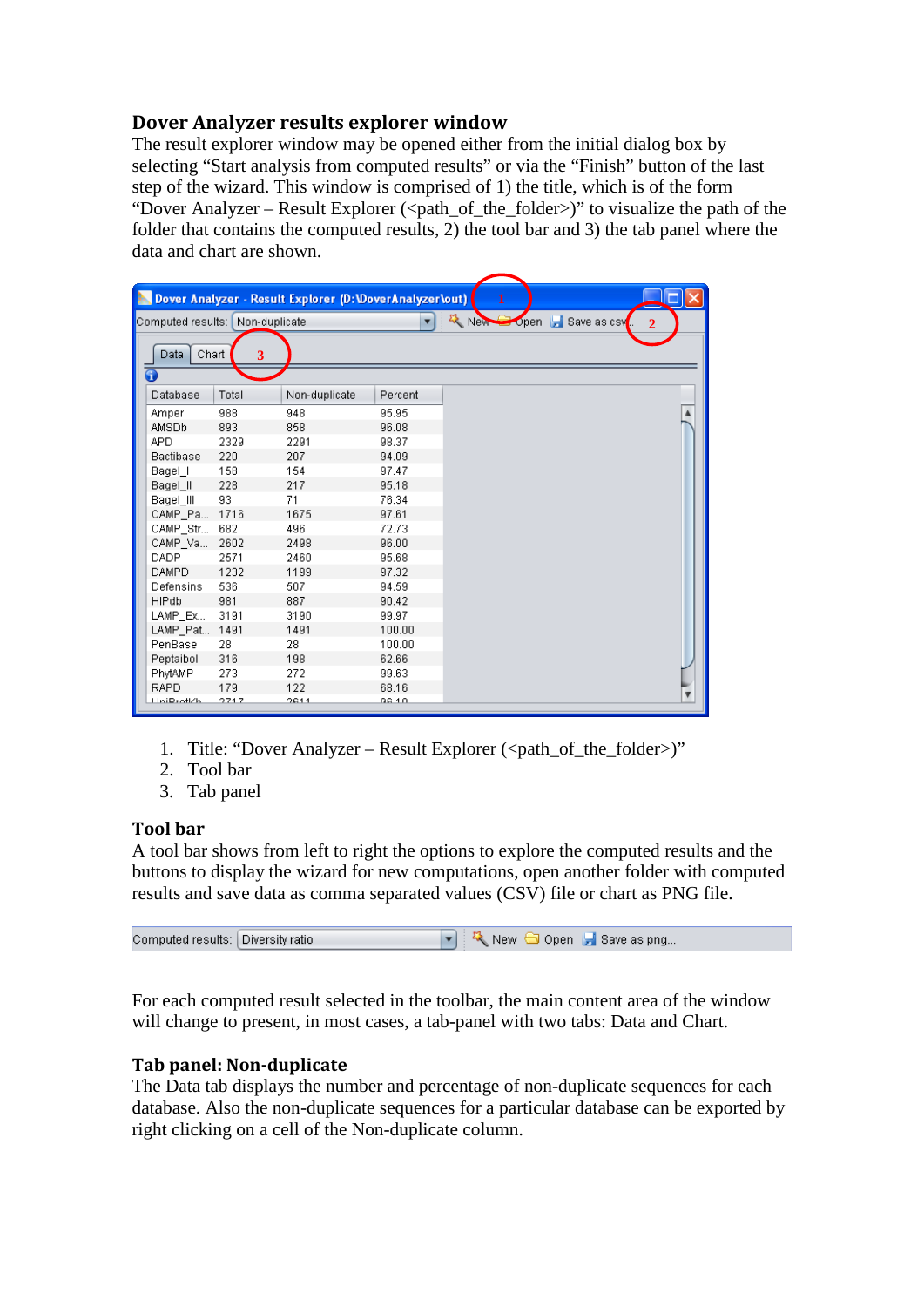| Data<br>Chart |       |               |                    |         |  |  |  |  |  |
|---------------|-------|---------------|--------------------|---------|--|--|--|--|--|
| 0             |       |               |                    |         |  |  |  |  |  |
| Database      | Total | Non-duplicate |                    | Percent |  |  |  |  |  |
| Amper         | 988   | 948           |                    | 95.95   |  |  |  |  |  |
| AMSDb.        | 893   | 858           | Save data as FASTA | 96.08   |  |  |  |  |  |
| <b>APD</b>    | 2329  | 2291          | Save data as CSV   | 98.37   |  |  |  |  |  |
| Bactibase     | 220   | 207           |                    | 94.09   |  |  |  |  |  |
| Bagel I       | 158   | 154           |                    | 97.47   |  |  |  |  |  |
| Bagel II      | 228   | 217           |                    | 95.18   |  |  |  |  |  |
| Bagel III     | 93    | 71            |                    | 76.34   |  |  |  |  |  |
| CAMP Pa…      | 1716  | 1675          |                    | 97.61   |  |  |  |  |  |
| CAMP_Str      | 682   | 496           |                    | 72.73   |  |  |  |  |  |
| CAMP_Va       | 2602  | 2498          |                    | 96.00   |  |  |  |  |  |
| DADP.         | 2571  | 2460          |                    | 95.68   |  |  |  |  |  |
| DAMPD.        | 1232  | 1199          |                    | 97.32   |  |  |  |  |  |
| Defensins     | 536   | 507           |                    | 94.59   |  |  |  |  |  |
| HIPdb         | 981   | 887           |                    | 90.42   |  |  |  |  |  |
| LAMP Ex       | 3191  | 3190          |                    | 99.97   |  |  |  |  |  |
| LAMP Pat      | 1491  | 1491          |                    | 100.00  |  |  |  |  |  |
| PenBase       | 28    | 28            |                    | 100.00  |  |  |  |  |  |
| Peptaibol     | 316   | 198           |                    | 62.66   |  |  |  |  |  |
| PhytAMP       | 273   | 272           |                    | 99.63   |  |  |  |  |  |
| RAPD          | 179   | 122           |                    | 68.16   |  |  |  |  |  |
| UniProtKb     | 2717  | 2611          |                    | 96.10   |  |  |  |  |  |
| <b>YADAMP</b> | 2525  | 2525          |                    | 100.00  |  |  |  |  |  |
| Overall       | 25949 | 11374         |                    | 43.83   |  |  |  |  |  |

The Chart tab shows in a bar graph the percentage of non-duplicate sequences for each database.



### <span id="page-8-0"></span>**Tab panel: Venn diagram**

The Chart tab displays the Venn diagram and the user may save the intersected sequences by right clicking on the numbers.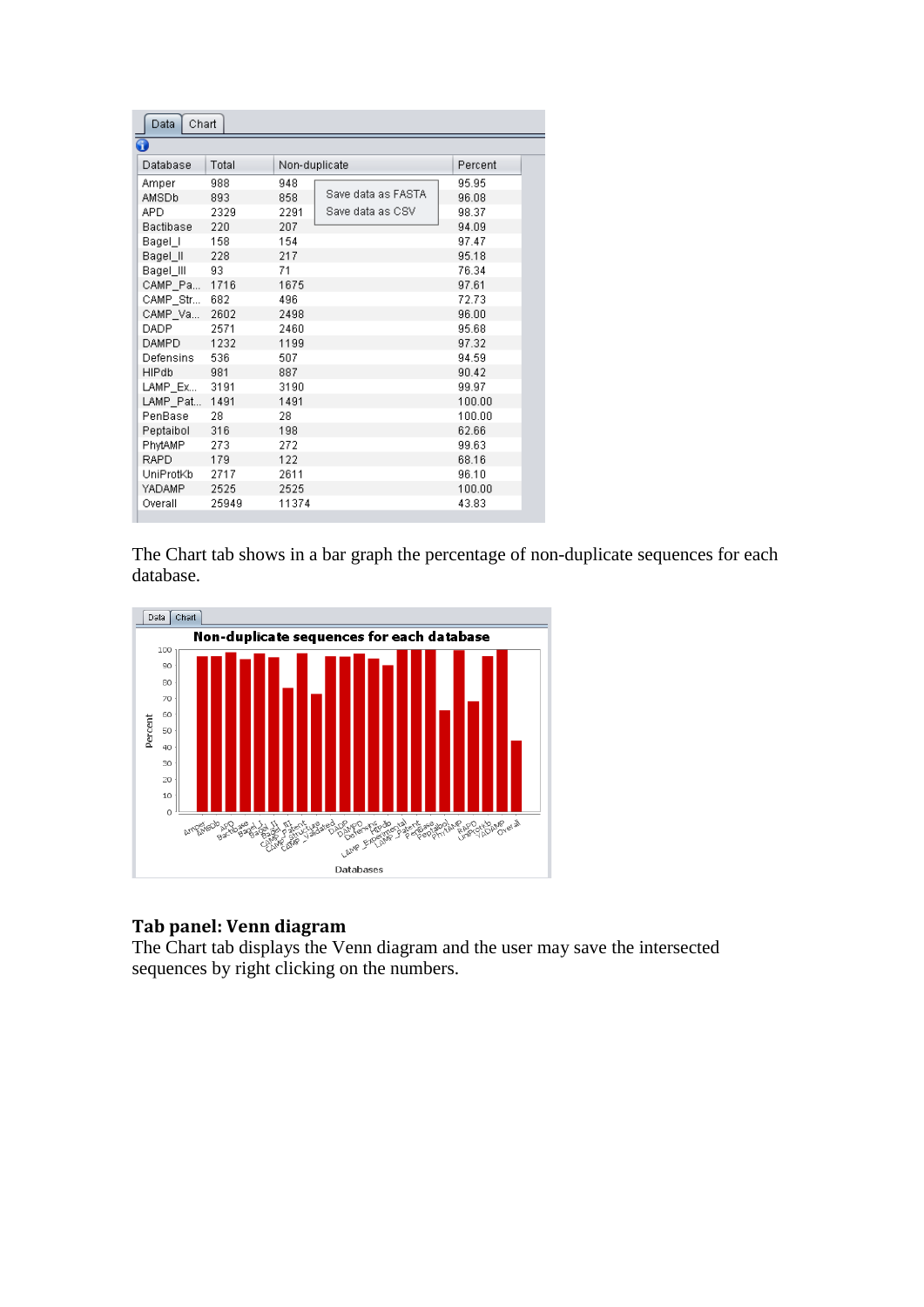

### <span id="page-9-0"></span>**Tab panel: Identical Overlap**

The Data tab displays the number and percentage of sequences in a row database for which there is an identical sequence in a column database. The overlap sequences can be exported by right clicking on a non-empty cell. For the number option this table is symmetric and only the lower triangular part is used.

| Data<br>Chart     |       |                           |            |           |                |             |              |  |  |
|-------------------|-------|---------------------------|------------|-----------|----------------|-------------|--------------|--|--|
| Number<br>Option: |       | 0<br>$\blacktriangledown$ |            |           |                |             |              |  |  |
|                   | Amper | AMSDb                     | <b>APD</b> | Bactibase | Bagel_I        | Bagel_II    | Bagel_III    |  |  |
| Amper             | 948   |                           |            |           |                |             |              |  |  |
| AMSDb             | 506   | 858                       |            |           |                |             |              |  |  |
| APD.              | 300   | 291                       | 2291       |           |                |             |              |  |  |
| Bactibase         | 0     | 0                         | 85         | 207       |                |             |              |  |  |
| Bagel I           | 0     | 0                         | 12         | 6         | 154            |             |              |  |  |
| Bagel_II          | 0     | 0                         | 27         | 40        | $\overline{2}$ | 217         |              |  |  |
| Bagel_III         | 0     | 0                         | 0          | 6         | $\mathbf 0$    | 0           | 71           |  |  |
| CAMP Pa           | 70    | 72                        | 68         | 0         | $\Omega$       | 1           | 0            |  |  |
| CAMP_Str          | 15    | 23                        | 124        | 17        | 1              | 4           | 1            |  |  |
| CAMP_Va           | 292   | 298                       | 1776       | 90        | 11             | 31          | 0            |  |  |
| DADP              | 277   | 166                       | 443        | 0         | 0              | 0           | 0            |  |  |
| DAMPD             | 488   | 394                       | 383        | 30        | 27             | 48          | 3            |  |  |
| Defensins         | 178   | 162                       | 46         | 0         | $\mathbf 0$    | 0           | $\mathbf{0}$ |  |  |
| HIPdb             | 9     | 10                        | 33         | 1         | $\Omega$       | 0           | 0            |  |  |
| LAMP_Ex           | 519   | 636                       | 1769       | 158       | 11             | 41          | 0            |  |  |
| LAMP Pat          | 22    | 32                        | 27         | 0         | $\Omega$       | $\mathbf 0$ | 0            |  |  |
| PenBase           | 20    | 5                         | 1          | 0         | 0              | 0           | 0            |  |  |
| Peptaibol         | 0     | $\mathbf 0$               | 0          | 0         | $\theta$       | $\theta$    | 0            |  |  |
| ⊣ \               |       |                           |            |           |                |             | ۰            |  |  |

The Chart tab shows the percentages of the row database included in the column database.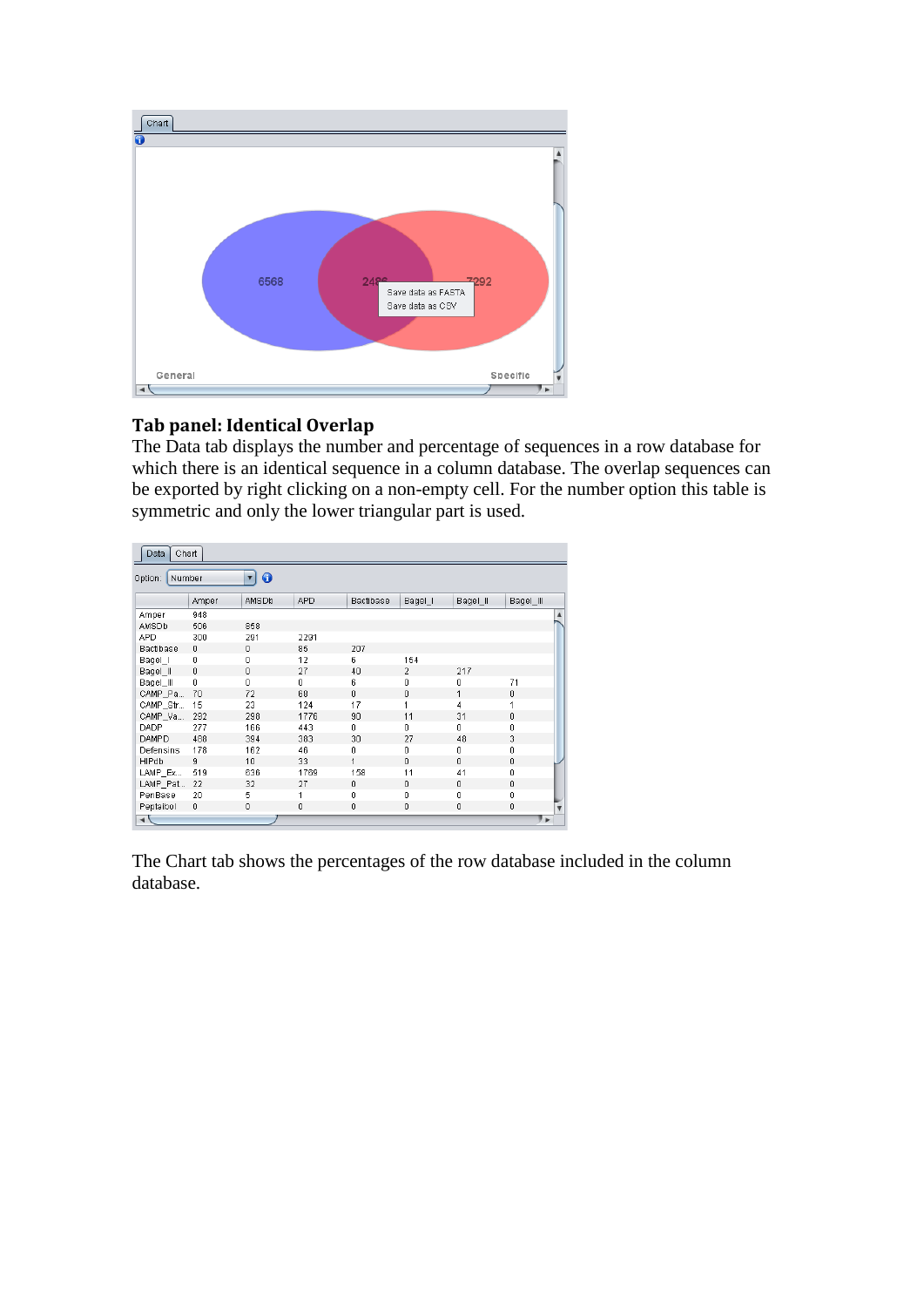

### <span id="page-10-0"></span>**Tab panel: Extended overlap**

The Data tab displays the number and percentage of sequences which are stored exclusively in a given number of databases.

| Data<br>Chart<br>$\vert$<br>$\bullet$<br>Number<br>Option: |              |      |                |     |                           |                         |              |                |                           |
|------------------------------------------------------------|--------------|------|----------------|-----|---------------------------|-------------------------|--------------|----------------|---------------------------|
|                                                            |              |      |                |     |                           |                         |              |                |                           |
| Amper                                                      | n            | 90   | 82             | 130 | 144                       | 125                     | 110          | 52             | 94                        |
| AMSDb                                                      | $\bf{0}$     | 50   | 126            | 96  | 93                        | 144                     | 112          | 53             | 66                        |
| APD                                                        | n            | 139  | 338            | 292 | 676                       | 334                     | 147          | 142            | 99                        |
| Bactibase                                                  | 0            | 11   | 57             | 34  | 19                        | 44                      | 23           | 12             | 6                         |
| Bagel I                                                    | 0            | 91   | 26             | 25  | 2                         | $\overline{\mathbf{3}}$ | 5            | $\overline{2}$ | 0                         |
| Bagel II                                                   | 0            | 125  | 17             | 34  | 8                         | 15                      | 4            | 7              | 6                         |
| Bagel_III                                                  | n            | 57   | 12             | 1   | 1                         | $\mathbf{u}$            | 0            | $\bf{0}$       | 0                         |
| CAMP_Pa                                                    | 0            | 122  | 1392           | 46  | 22                        | 16                      | 15           | 14             | $\overline{2}$            |
| CAMP Str                                                   | 0            | 323  | 17             | 31  | 24                        | 41                      | 29           | 15             | 3                         |
| CAMP_Va                                                    | n            | 189  | 248            | 423 | 707                       | 375                     | 158          | 158            | 115                       |
| DADP                                                       | O            | 1620 | 200            | 113 | 56                        | 195                     | 58           | 82             | 55                        |
| DAMPD                                                      | n            | 30   | 242            | 171 | 125                       | 107                     | 138          | 151            | 109                       |
| Defensins                                                  | n            | 131  | 118            | 65  | 30                        | 50                      | 49           | 23             | 13                        |
| HIPdb                                                      | $\theta$     | 840  | $\overline{2}$ | 10  | $\overline{\overline{3}}$ | 10                      | 6            | $\overline{7}$ | 3                         |
| LAMP Ex                                                    | 0            | 219  | 594            | 562 | 759                       | 451                     | 208          | 163            | 113                       |
| LAMP_Pat                                                   | $\bf{0}$     | Ō.   | 1391           | 39  | 17                        | 13                      | 13           | 11             | $\mathbf{1}$              |
| PenBase                                                    | 0            | 7    | 0              | 16  | 0                         | 0                       | 2            | $\overline{2}$ | 0                         |
| Peptaibol                                                  | n            | 198  | $\Omega$       | n.  | $\mathbf{u}$              | $\mathbf{u}$            | $\mathbf{r}$ | $\mathbf{0}$   | $\bf 0$                   |
| PhytAMP                                                    | n            | 7    | 121            | 43  | 35                        | 25                      | 14           | 14             | 5                         |
| RAPD                                                       | $\theta$     | 7    | 45             | 6   | 10                        | 9                       | 25           | 9              | $\overline{\overline{3}}$ |
| UniProtKb                                                  | 0            | 953  | 430            | 305 | 180                       | 181                     | 169          | 155            | 112                       |
| YADAMP                                                     | $\mathsf{n}$ | 362  | 138            | 375 | 689                       | 382                     | 179          | 160            | 115                       |
| Overall                                                    | 0            | 5571 | 2798           | 939 | 900                       | 504                     | 244          | 176            | 115<br>٠.                 |

The Chart tab illustrates the percentage of the row database that is stored exclusively in a given number of databases.

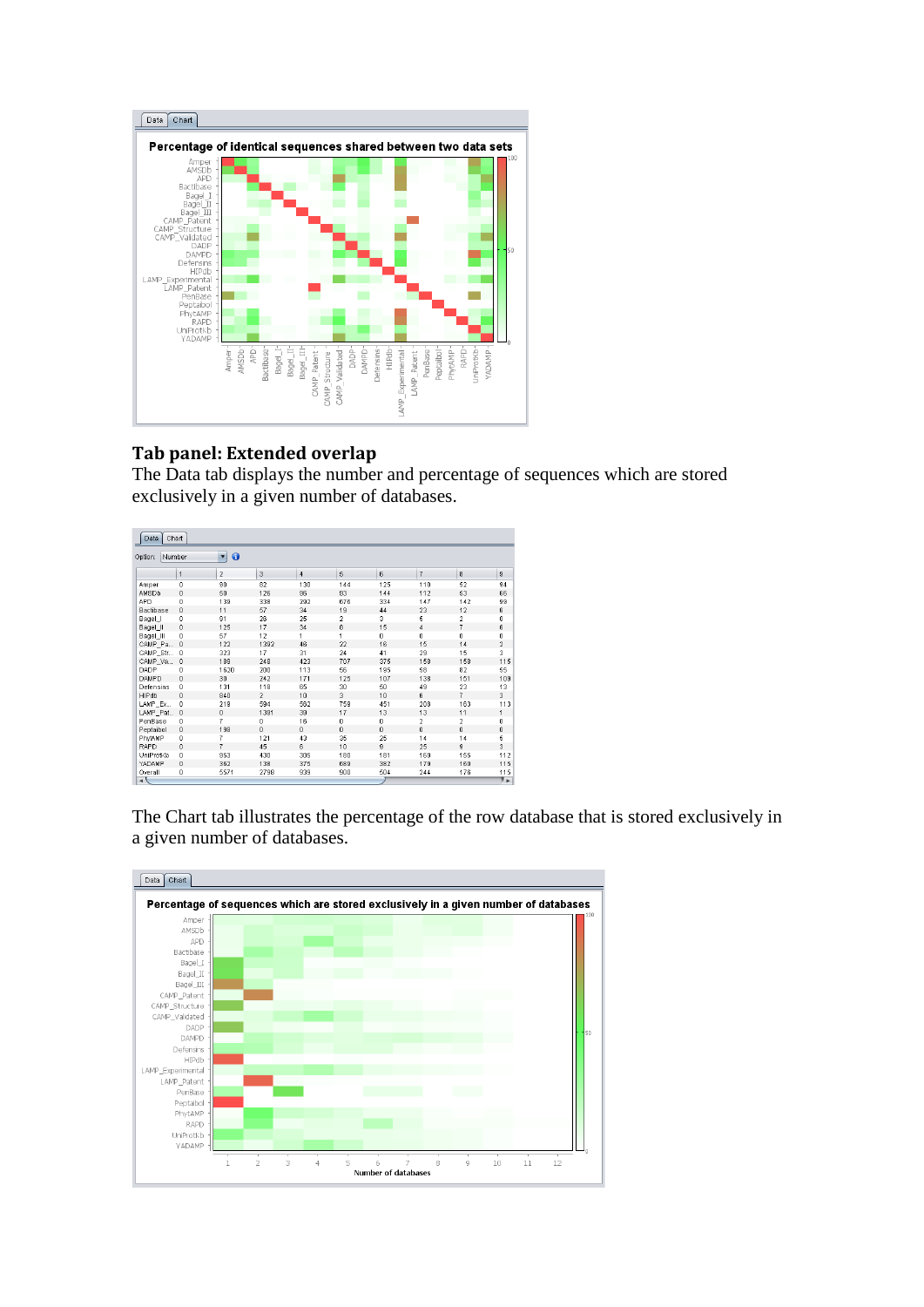#### <span id="page-11-0"></span>**Tab panel: Non-redundant sequence database**

For each specified database and threshold, a set of non-redundant sequences may be saved either in FASTA or CSV file formats.

| Dataset: | AMSDb                                                                                  | ▼ | Threshold: | $0.50$ $\blacktriangledown$ | Format: $\bigcirc$ fasta $\bigcirc$ csv |  |  |         |
|----------|----------------------------------------------------------------------------------------|---|------------|-----------------------------|-----------------------------------------|--|--|---------|
|          | >AMP_865 AMSDb TRFE_CHICK OVOTRANSFERRIN PRECURSOR (CONALBUMIN) (ALLERGEN GAL D 3)     |   |            |                             |                                         |  |  | $(GL^*$ |
|          | MKLILCTVLSLGIAAVCFAAPPKSVIRWCTISSPEEKKCNNLRDLTOOERISLTCVOKAT                           |   |            |                             |                                         |  |  |         |
|          | YLDCIKAIANNEADAISLDGGOAFEAGLAPYKLKPIAAEVYEHTEGSTTSYYAVAVVKKG                           |   |            |                             |                                         |  |  |         |
|          | TEFTVNDLQGKTSCHTGLGRSAGWNIPIGTLLHRGAIEWEGIESGSVEQAVAKFFSASCV                           |   |            |                             |                                         |  |  |         |
|          | PGATIEOKLCROCKGDPKTKCARNAPYSGYSGAFHCLKDGKGDVAFVKHTTVNENAPDOK                           |   |            |                             |                                         |  |  |         |
|          | DEYELLCLDGSROPVDNYKTCNWARVAAHAVVARDDNKVEDIWSFLSKAQSDFGVDTKSD                           |   |            |                             |                                         |  |  |         |
|          | FHLFGPPGKKDPVLKDLLFKDSAIMLKRVPSLMDSQLYLGFEYYSAIQSMRKDQLTPSPR                           |   |            |                             |                                         |  |  |         |
|          | ENRIOUCAVGKDEKSKCDRUSVVSNGDVECTVVDETKDCIIKIMKGEADAVALDGGLVYT                           |   |            |                             |                                         |  |  |         |
|          | AGVCGLVPVMAERYDDESQCSKTDERPASYFAVAVARKDSNVNWNNLKGKKSCHTAVGRT                           |   |            |                             |                                         |  |  |         |
|          | AGWVIPMGLIHNRTGTCNFDEYFSEGCAPGSPPNSRLCQLCQGSGGIPPEKCVASSHEKY                           |   |            |                             |                                         |  |  |         |
|          | FGYTGALRCLVEKGDVAFIOHSTVEENTGGKNKADWAKNLOMDDFELLCTDGRRANVMDY                           |   |            |                             |                                         |  |  |         |
|          | RECNLAEVPTHAVVVRPEKANKIRDLLEROEKRFGVNGSEKSKFMMFESONKDLLFKDLT                           |   |            |                             |                                         |  |  |         |
|          | KCLFKVREGTTYKEFLGDKFYTVISSLKTCNPSDILOMCSFLEGK                                          |   |            |                             |                                         |  |  |         |
|          | >AMP 10 AMSDb ABPP RIPCL ANTIBACTERIAL PEPTIDE PRECURSOR (PUTATIVE); INSECT DEFENCE PI |   |            |                             |                                         |  |  |         |
|          | MRSPRVIHLACVIAYIVAVEAGDKPVYLPRPTPPRPIHPRLAREVGWELEGOGLSPLSEA                           |   |            |                             |                                         |  |  |         |
|          | ELLPEVRERRSPVDKGGYLPRPTPPRPVYRSRRDASLESELSPLSVAEVLPEVRERRSPV                           |   |            |                             |                                         |  |  |         |
|          | DKGGYLPRPTPPRPVYRSRRDASLESELSPLSEAEVLPEVRERRSPVDKGGYLPRPTPPR                           |   |            |                             |                                         |  |  |         |
|          | PVYRSRRVASLESELSPLSEAEVLPEVRERRSPVDKGGYLPRPTPPRPVYRSRRDASLES                           |   |            |                             |                                         |  |  |         |
|          | ELSPLSEEEVLPEVRERGSPVDKGGYLPRPTPPRPVYRSRRDASLESELSPLSVAEDLPE                           |   |            |                             |                                         |  |  |         |
|          | VRERRSPVDKGGYLPRPTPPRPVYRSRRDASLESELSPLSEAEVLPEVRERRSPVDKGGY                           |   |            |                             |                                         |  |  |         |
|          | LPRPTPPRPVYRSRRDASLESELSPLSEAEVLPEVRERRSPVDKGGYLPRPTPPRPVYRS                           |   |            |                             |                                         |  |  |         |
|          | RRDASLESELSPLSEAEVLPEVRERRSPVDKGGYLPRPTPPRPVYRSRRDASLESELSPL                           |   |            |                             |                                         |  |  |         |
|          | SEAEVLPEVRERRSPVDKGGYLPRPTPPRPVYRSRRDATLESELSPSSEAEVLPEVRERR                           |   |            |                             |                                         |  |  |         |
|          | SPVDKGGYLPRPTPPRPVYRSRRDASLESELSPLSEAEVLPEVRERRSPVDKGGYLPRPT                           |   |            |                             |                                         |  |  |         |
|          | PPRPVYRSRRDASLESELSPLSEAEGLPEVRERRSPGGOGGYLPRPTPRTPLCRSRRDAN                           |   |            |                             |                                         |  |  |         |
|          | LDAEOSPVSEGVVLPEVR                                                                     |   |            |                             |                                         |  |  |         |
|          | >AMP 880 AMSDb VIC12 MACIN VICILIN PRECURSOR (MIAMP2), PLANT ANTIMICROBIAL PROTEIN     |   |            |                             |                                         |  |  |         |
|          | MAINTSNLCSLLFLLSLFLLSTTVSLAESEFDRQEYEECKRQCMQLETSGQMRRCVSQCD                           |   |            |                             |                                         |  |  |         |
| ⊣ \      |                                                                                        |   |            |                             |                                         |  |  |         |

### <span id="page-11-1"></span>**Tab panel: Pairwise sequence identity**

The Data tab displays for each database and number of bins the intervals and frequency of the pairwise sequence identity values. The pair of sequences for which the identity value falls in an interval can be exported by right clicking on a cell of the "Frequency" column. In the FASTA format the pair of sequences are stored one after the other.

| Dataset:<br><b>APD</b> |           | 10<br>Bin: |  |
|------------------------|-----------|------------|--|
| Data<br>Chart          |           |            |  |
|                        |           |            |  |
| Interval               | Frequency |            |  |
| $[0.00 - 0.10)$        | 881757    |            |  |
| $[0.10 - 0.20)$        | 1303054   |            |  |
| $[0.20 - 0.30)$        | 358469    |            |  |
| $[0.30 - 0.40]$        | 49213     |            |  |
| $[0.40 - 0.50)$        | 14242     |            |  |
| $[0.50 - 0.60)$        | 7426      |            |  |
| $[0.60 - 0.70)$        | 4095      |            |  |
| $[0.70 - 0.80)$        | 2458      |            |  |
| $[0.80 - 0.90)$        | 1590      |            |  |
| $[0.90 - 1.00)$        | 891       |            |  |
|                        |           |            |  |

The Chart tab shows the histogram of the pairwise sequence identities for each database and number of bins. The start  $(x$ -low) and end value  $(x$ -high) of the visible range of X axis may be modified to zoom in a portion of the figure.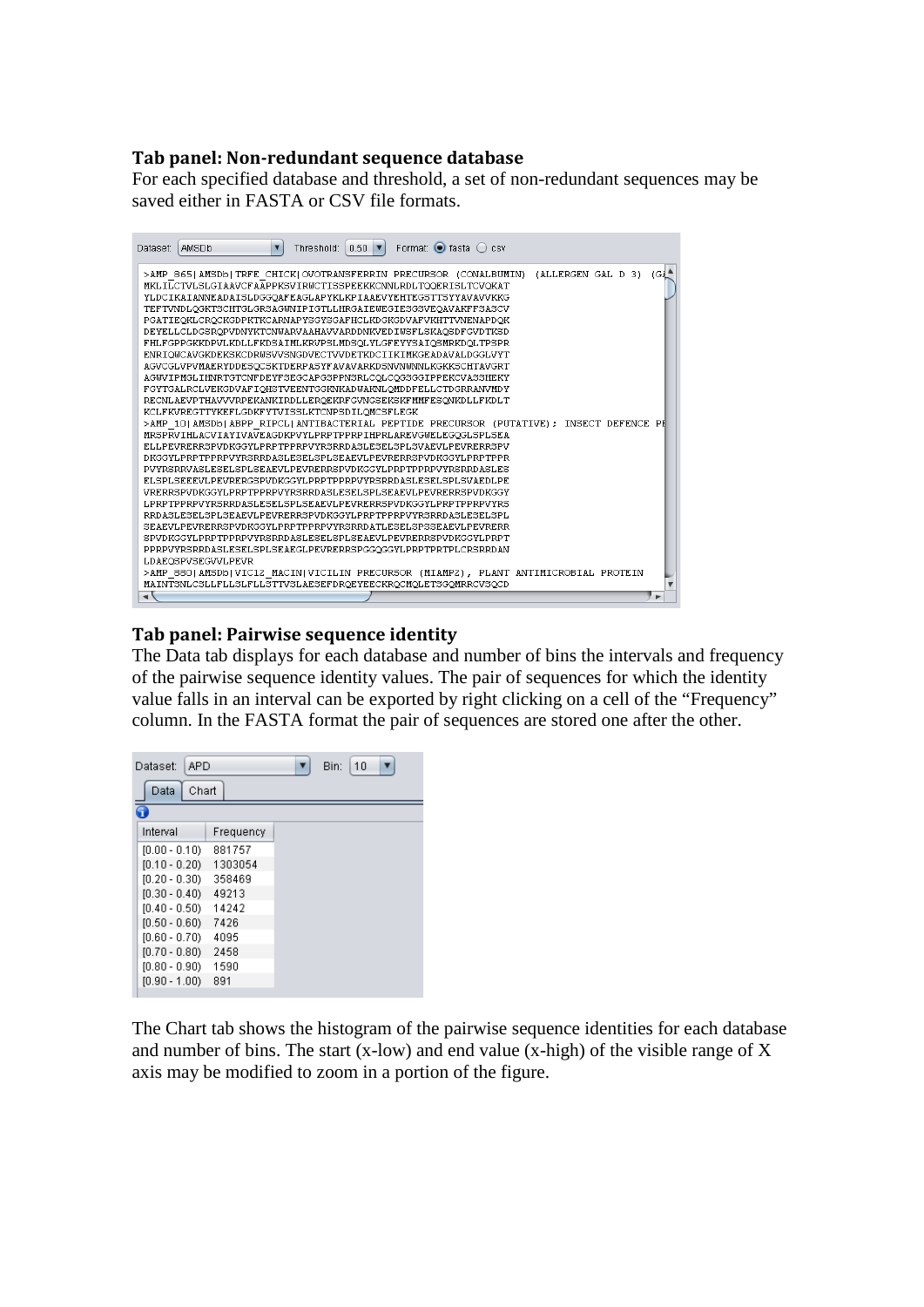

### <span id="page-12-0"></span>**Tab panel: Similarity Overlap**

This type of analysis shows the number and percentage of sequences in a row database for which there is, at least, one similar sequence in the column database. The Data and Chart sections are analogous to the identical overlap. In the same way the user may save the sequences by right clicking on a cell.

### <span id="page-12-1"></span>**Tab panel: Clusters and Diversity**

The Data tab displays the number of clusters and diversity ratio as a function of the threshold. The clusters can be exported by right clicking on any cell of the "No. of clusters" column.

| Dataset: |           | Amper |                 | $\blacktriangledown$ |  |
|----------|-----------|-------|-----------------|----------------------|--|
|          | Data      | Chart |                 |                      |  |
| G        |           |       |                 |                      |  |
|          | Threshold |       | No. of clusters | <b>Diversity</b>     |  |
|          | 0.00      |       | 1               | 0.00                 |  |
|          | 0.05      |       | 6               | 0.01                 |  |
|          | 0.10      |       | g               | 0.01                 |  |
|          | 0.15      |       | 27              | 0.03                 |  |
|          | 0.20      |       | 63              | 0.07                 |  |
|          | 0.25      |       | 112             | 0.12                 |  |
|          | 0.30      |       | 147             | 0.16                 |  |
|          | 0.35      |       | 174             | 0.18                 |  |
|          | 0.40      |       | 200             | 0.21                 |  |
|          | 0.45      |       | 245             | 0.26                 |  |
|          | 0.50      |       | 277             | 0.29                 |  |
|          | 0.55      |       | 326             | 0.34                 |  |
|          | 0.60      |       | 355             | 0.37                 |  |
|          | 0.65      |       | 399             | 0.42                 |  |
|          | 0.70      |       | 452             | 0.48                 |  |
|          | 0.75      |       | 499             | 0.53                 |  |
|          | 0.80      |       | 553             | 0.58                 |  |
|          | 0.85      |       | 615             | 0.65                 |  |
|          | 0.90      |       | 678             | 0.72                 |  |
|          | 0.95      |       | 790             | 0.83                 |  |
|          | 1.00      |       | 948             | 1.00                 |  |